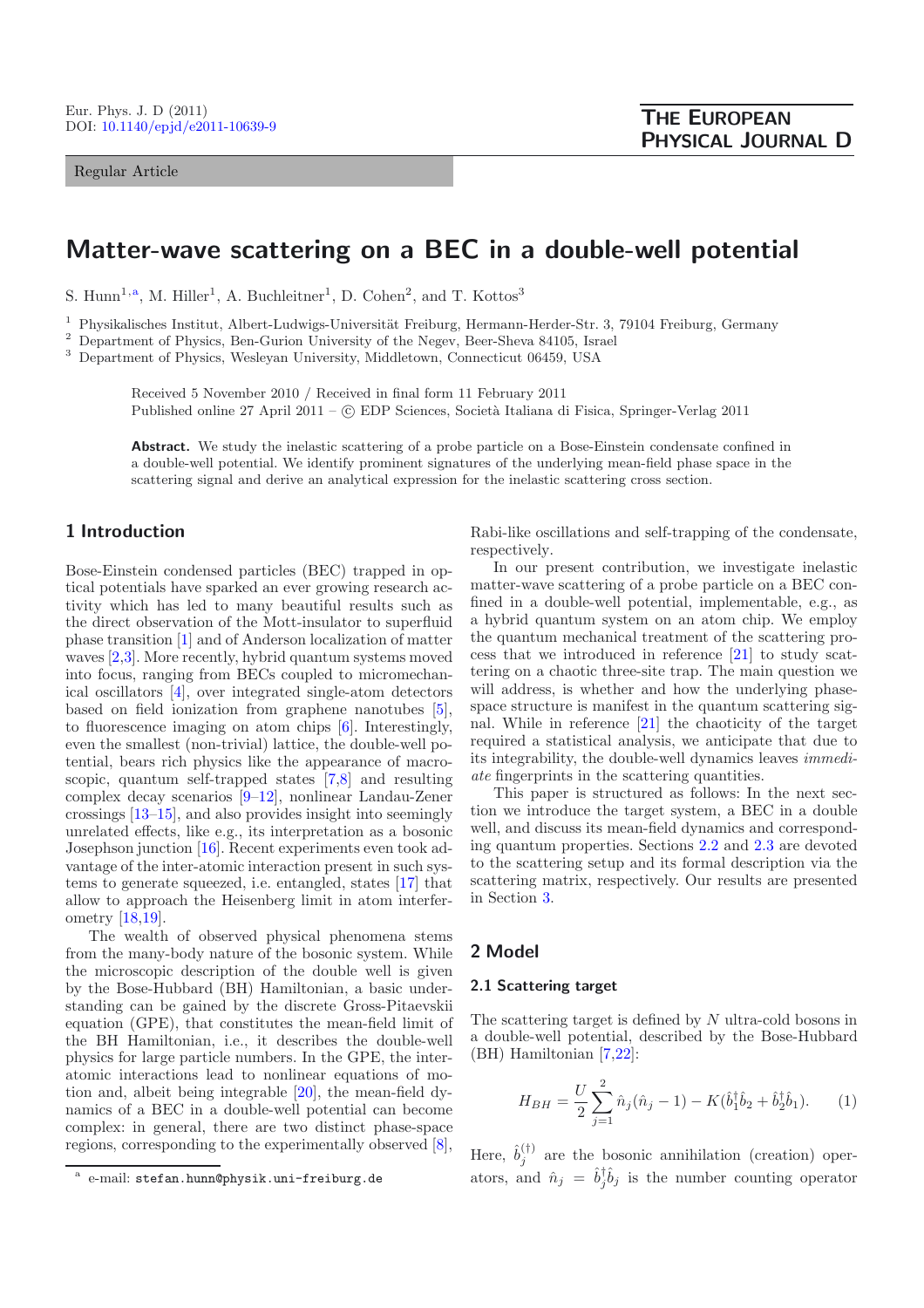

<span id="page-1-3"></span>Fig. 1. (Color online) Left: mean-field phase space of a BEC in a double-well potential given by the discrete Gross-Pitaevskii equation [\(3\)](#page-1-0), for  $u = 5$ . Self-trapping modes (red) coexist with Rabi-like oscillations (black). The two regions are separated by the separatrix (blue). There are two elliptic fixed points associated with self-trapped solutions. Right: the rescaled energy spectra  $E_n/N$  of the BH Hamiltonian for various particle numbers N, and constant control parameter  $u = 5$ . The separatrix energy  $E_{\text{sep}}$  is plotted as dash-double-dotted, horizontal, green line.

at site  $i^1$  $i^1$ . U and K parameterize the on-site interaction and the tunneling strength, respectively. Experimentally, both parameters can be independently controlled via the height of the potential barrier and by additional magnetic fields [\[24\]](#page-6-19) that induce Feshbach resonances. Apart from the total energy  $E$ , also the total particle number  $N$  is a constant of motion. The set of Fock basis states is thus given by  $\{|n_1\rangle\}$ , where  $n_1 \in \{0, 1, ..., N\}$  denotes the boson number in well one, resulting in a Hilbert space of dimension  $N + 1$ .

<span id="page-1-2"></span>It is advantageous to introduce the angular momentum operators [\[7\]](#page-6-6):

$$
\hat{J}_x = (\hat{b}_2 \hat{b}_1^{\dagger} + \hat{b}_1 \hat{b}_2^{\dagger})/2, \n\hat{J}_y = i(\hat{b}_2 \hat{b}_1^{\dagger} - \hat{b}_1 \hat{b}_2^{\dagger})/2, \n\hat{J}_z = (\hat{b}_2 \hat{b}_2^{\dagger} - \hat{b}_1 \hat{b}_1^{\dagger})/2,
$$
\n(2)

which obey the commutation relation of an *su*(2) Liealgebra. In that representation, Hamiltonian [\(1\)](#page-0-0) can be rewritten as  $H_{BH} = U \hat{J}_z^2 - 2K \hat{J}_x$ , up to a constant term. The conservation of the total boson number  $N$  corresponds to  $[\hat{J}^2, H_{BH}] = 0$  and the physical interpretation of the operators  $\hat{J}_i$  is as follows:  $\hat{J}_z$  measures the particle imbalance between the wells, while  $\hat{J}_y$  represents the condensate's momentum, and  $\hat{J}_x$  bears direct information about the relative phase of the condensate's fractions in the left and right well.

<span id="page-1-1"></span>In the mean-field limit (corresponding to large particle numbers  $N$ ), the dynamics of the condensate is described by the discrete Gross-Pitaevskii equation [\[25\]](#page-6-20): the quantum operators  $b_j^{(\dagger)}$  are then replaced by time-dependent, complex amplitudes  $A_j^{(*)}$ , leading to the Hamiltonian:

$$
\mathcal{H}_{\rm GP}/N = \frac{UN}{2} \sum_{j=1}^{2} |A_j|^4 - K \left[ A_1^* A_2 + A_2^* A_1 \right]. \tag{3}
$$

The  $A_i$  obey the canonical equations  $i\partial A_j/\partial t =$  $\partial \mathcal{H}_{\text{GP}}/\partial A_j^*$ , that yield equations of motion for four real variables. Subtracting the two constants of motion, the mean-field dynamics effectively acts on a two-dimensional phase space and can be mapped on a spin  $N/2$  Bloch sphere, via a transformation to classical angular momentum variables  $J_i$  (obtained from  $(2)$ ) after replacing the operators  $\hat{b}_i$  by the mean-field amplitudes  $A_i$ ).

The dynamics generated by [\(3\)](#page-1-0) is governed by the control parameter  $u = UN/2K$  [\[26](#page-6-22)]: for very small interparticle interaction  $u < 1$ , the BH system is in the Rabi regime, where the condensate oscillates between the two wells, i.e., the time-averaged population imbalance between them is zero (i.e.,  $\langle J_z \rangle_t = 0$ ). In the other extreme of very strong interactions  $u > N^2$ , the system is in the self-trapped regime, where the condensate is persistently trapped in one of the wells, i.e., the average population imbalance between them is non-zero  $\langle J_z \rangle_t \neq 0$ .

<span id="page-1-0"></span>For intermediate values of the control parameter  $u \approx 1$ (Josephson regime) the phase space is divided by a separatrix located at the energy  $E_{\rm sep}/N = K(u/2 + 1)$ , and both the above dynamical modes coexist [\[20](#page-6-16)[,26](#page-6-22)[,27](#page-6-23)]. In the left panel of Figure [1,](#page-1-3) we show the phase-space structure typical for this intermediate regime: for small initial particle imbalances (and phase difference  $J_x \approx 0.5$ ) Rabi-like oscillations (black) rule the phase-space. Here, each trajectory corresponds to a situation where a fraction of the condensate oscillates between the two wells, while, on average, the bosons are equidistributed, i.e.,  $\langle J_z \rangle_t = 0$ . In this *Rabi region* of phase space and for a given energy, there exists exactly one trajectory.

In contrast, for sufficiently large initial population imbalance, one observes self-trapped trajectories (red). They encircle the stable fixed points located in the Northern (Southern) hemisphere and correspond to a persistent particle imbalance  $J_z(t) > 0$   $(J_z(t) < 0)$  for all times t. For a given energy in the *self-trapped region* of phase space, a pair of two solutions with inverse particle imbalance exists. The blue line denotes the separatrix.

This phase-space structure has a clear signature in the quantum energy spectrum of Hamiltonian [\(1\)](#page-0-0) (cf. right panel of Fig. [1\)](#page-1-3): energy eigenstates below the separatrix

Numerically, we add a small bias of the order of  $10^{-2}\hat{n}_1$ , in order to break the symmetry of equation [\(1\)](#page-0-0) and thereby avoid unstable macroscopic superposition states [\[23](#page-6-21)].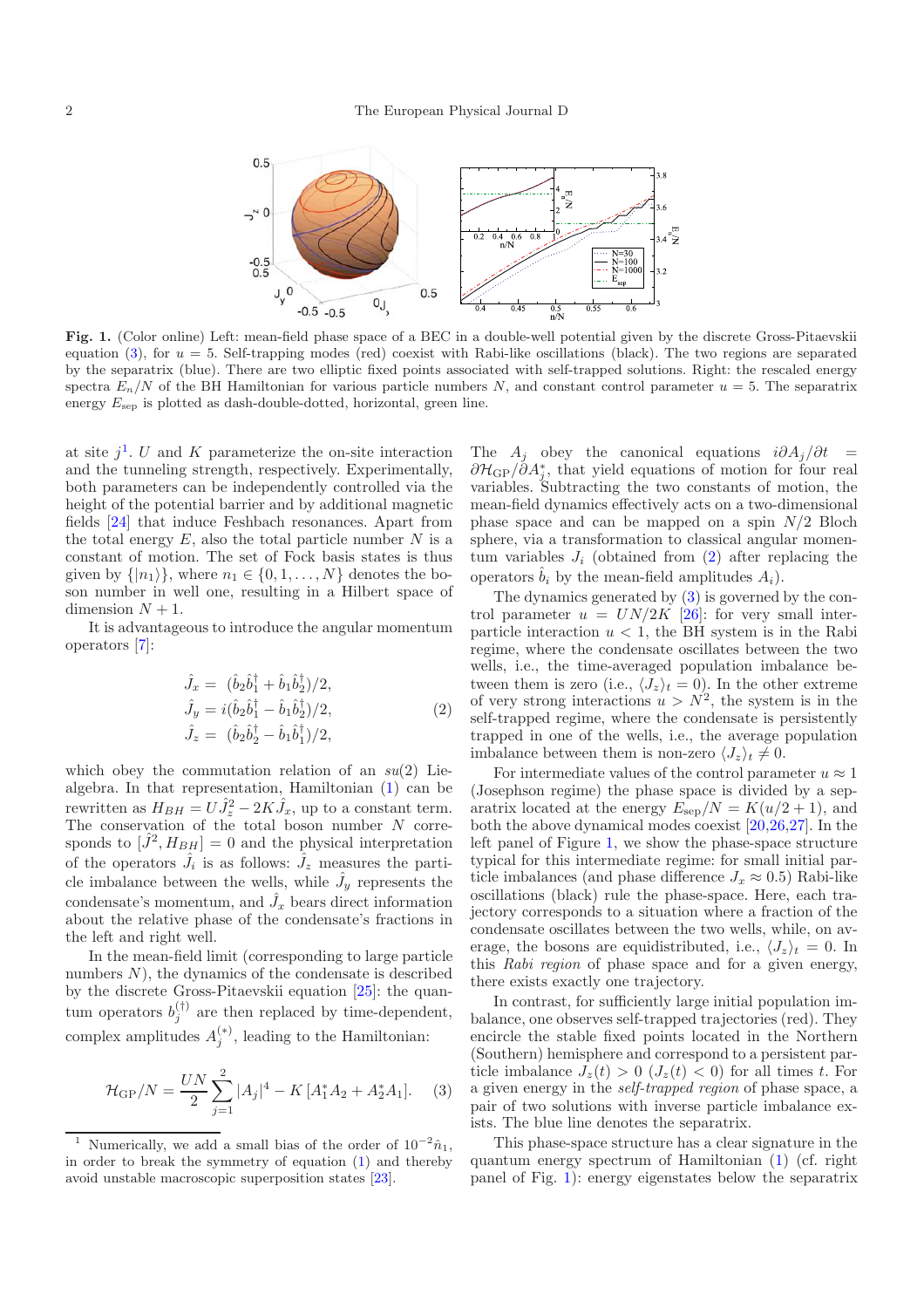<span id="page-2-3"></span>

**Fig. 2.** (Color online) Scattering setup: the probe particle is injected into a waveguide that passes a condensate confined by a double-well potential. In the contact region between waveguide and site one of the double well, the probe particle and the BEC can exchange energy. The scattering quantities of the particle measured on exit from the waveguide carry detailed information on the state of the condensate.

energy  $E_{\text{sep}}$  are non-degenerate, since their mean-field counterpart are uniquely defined trajectories in the Rabi region. The appearance of two self-trapped trajectories of the same energy is quantum mechanically reflected in the fact that energy eigenstates above the separatrix energy are pairwise degenerate[2](#page-2-2).

In the present paper, we concentrate on the Josephson regime of intermediate interactions  $(u = 5)$ , and large numbers of bosons in the double-well potential  $(N > 30)$ . In the following, eigenstates whose mean-field counterpart are trajectories that show Rabi-like (self-trapping) behavior are called eigenstates in the Rabi (self-trapped) *region* of the spectrum.

We note that by construction (cf. Footnote [1\)](#page-1-1) none of the eigenstates of [\(1\)](#page-0-0) corresponds to a macroscopic superposition state. The creation of such states, their interaction with an electromagnetic field, and the resulting decoherence properties have been studied in detail by [\[29\]](#page-6-24).

## <span id="page-2-2"></span><span id="page-2-0"></span>**2.2 Scattering setup**

We probe the double-well system by means of the scattering setup shown in Figure [2](#page-2-3) [\[21](#page-6-17)]: a probe particle with momentum  $K$  moves in a waveguide that is placed in the proximity of say, site one of the double well. When the particle approaches the condensate, it interacts with the latter leading to an exchange of energy. On exit from the waveguide, typical scattering quantities of the probe particle, like e.g., its inelastic scattering probability, are measured. A possible experimental implementation of such scenario is provided by atom-chip setups, which allow for both, trapping of the BEC and (magnetic) guiding of the probe particle.

The waveguide in our scattering scheme is modeled by two semi-infinite tight-binding (TB) leads with hopping term  $J$  and lattice spacing  $a = 1$ . These two leads are coupled with strength  $J_0$  to the central lead site  $j = 0$ , which is closest to the condensate. Thus,  $J_0 \leq J$  determines the effective coupling strength between the leads and the projectile-target interaction region (i.e. for  $J_0 = 0$  the latter is completely isolated) and hence controls the width of the scattering resonances. Consequently, the probeparticle Hamiltonian reads:

$$
H_{\rm TB} = \left[ -J \sum_{j \neq -1,0} \hat{c}_j \hat{c}_{j+1}^\dagger - J_0 \sum_{j=-1,0} \hat{c}_j \hat{c}_{j+1}^\dagger \right] + \text{h.c., (4)}
$$

with  $\hat{c}_j^{(\dagger)}$  the annihilation (creation) operators of the probe particle at site  $j$  of the TB lead. The particle's energy in the momentum eigenstate  $|k_m\rangle$  is  $\epsilon_m = -2J \cos(k_m)$ , with corresponding velocity  $v_m = 2J \sin(k_m)$  [\[30](#page-6-26)].

The probe-target interaction  $H_{\text{int}}$  is assumed to be of similar type (i.e. short range) as the bosonic interparticle interaction in the condensate. Hence, it takes nonvanishing values only when the probe particle is located at the central lead site  $(j = 0)$  which is closest to site one of the double well, and it is proportional to the number of bosons at this site:

$$
H_{\text{int}} = \alpha \cdot \hat{c}_0^{\dagger} \hat{c}_0 \otimes \hat{n}_1,\tag{5}
$$

 $\alpha > 0$  is a parameter that controls the strength of the probe-target interaction.

## <span id="page-2-1"></span>**2.3 Scattering matrix**

Given the total Hamiltonian

$$
H_{\text{tot}} = H_{\text{TB}} \otimes \hat{1} + \hat{1} \otimes H_{\text{BH}} + H_{\text{int}}, \tag{6}
$$

<span id="page-2-4"></span>we can now define the scattering matrix of our problem: the condensate is initially prepared in an energy eigenstate  $|E_m\rangle$ , while the probe particle is injected with an energy  $\epsilon_m$ . Hence, asymptotically far from the interac-tion region, the total energy is<sup>[3](#page-2-4)</sup>  $\mathcal{E} = E_m + \epsilon_m$ . The open channels (modes) in the leads are then determined by energy conservation and the fact that the condensate's final state is among the energy eigenstates  ${E_n}$  of the BH Hamiltonian. Hence, the open modes are characterized by the kinetic energy  $\epsilon_n = \mathcal{E} - E_n$  of the outgoing probe particle. In other words, for a given total

<sup>2</sup> More precisely, the eigenstates of [\(1\)](#page-0-0) with energy above  $E_{\text{sep}}$  are quasi-degenerate [\[23](#page-6-21)[,28](#page-6-25)] what is lifted by the small onsite potential (see Footnote [1\)](#page-1-1). Nevertheless, the self-trapped states can be considered as pairwise degenerate, since their splitting is very small compared to all other scales in the spectrum of  $(1)$ .

<sup>3</sup> In our calculations we rescale the BH spectrum (and the interaction operator) to lie within the bandwidth of the lead, and thereby avoid evanescent modes.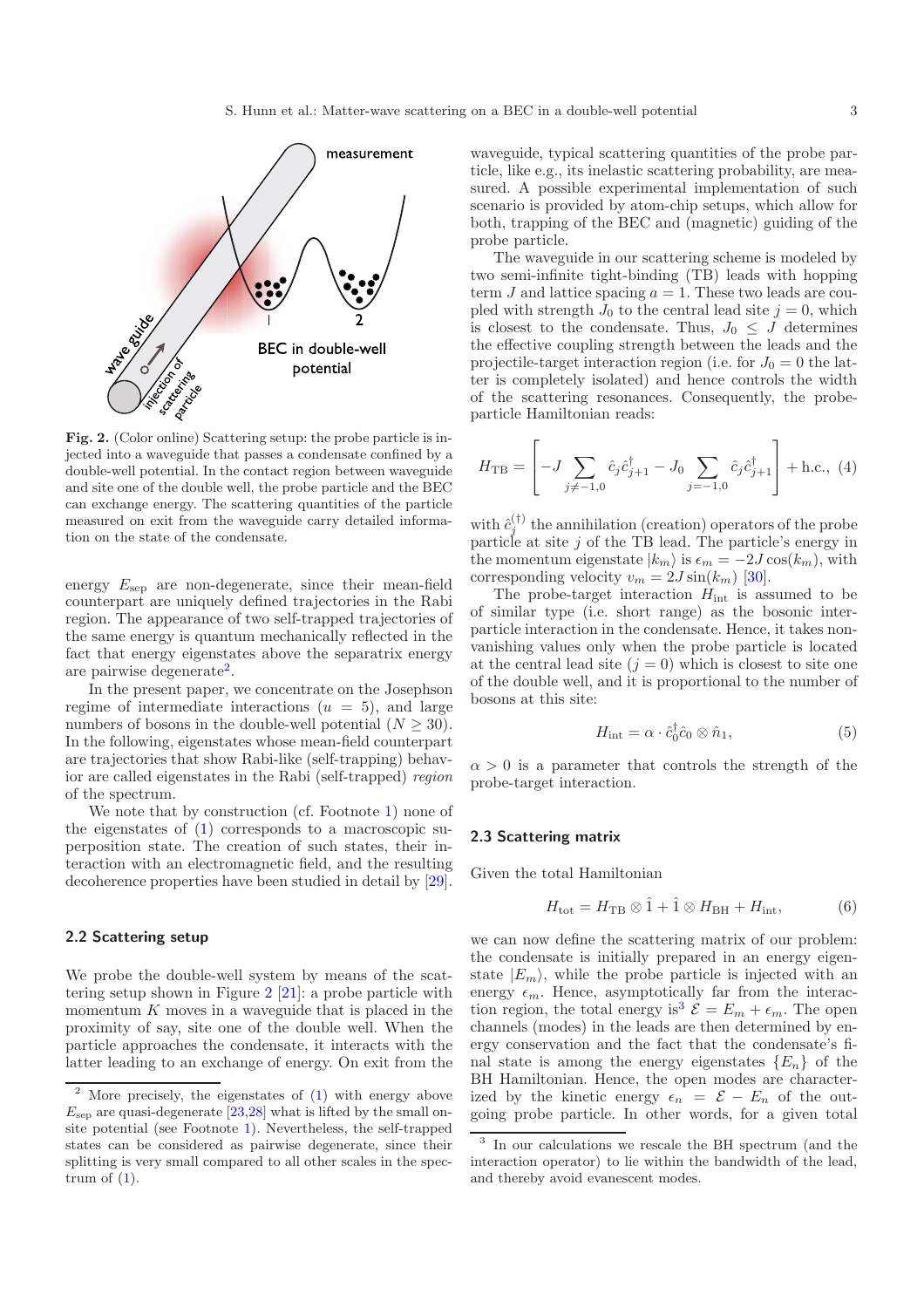<span id="page-3-2"></span>

<span id="page-3-1"></span>**Fig. 3.** (Color online) Left: logarithmically color-coded snapshot of the interaction matrix Q, for  $N = 100$  particles and  $u = 5$ . The insets show magnifications of the Q-matrix structure in the Rabi (left) and self-trapped (right) regime, respectively. Right: the expectation value  $\langle E_n|\hat{n}_1|E_n\rangle = Q_{nn}$  of the bosonic number operator  $\hat{n}_1$  versus the level index n, for identical parameters. The error bars denote the corresponding standard deviation  $\sigma_n = \sqrt{\langle E_n | \hat{n}_1 | E_n \rangle - \langle E_n | \hat{n}_1 | E_n \rangle^2}$ .

energy  $\mathcal{E}$ , the basis of our scattering problem is completely characterized by the Bose-Hubbard eigenstates, i.e.  $\{|\epsilon_n\rangle \otimes |E_n\rangle\} \equiv \{|E_n\rangle\}$ . The transmission block of the S-matrix then reads [\[21](#page-6-17)]:

$$
[\hat{S}_T](\mathcal{E}) = \sqrt{\hat{v}} \frac{i\,\gamma}{(1-\gamma)[\mathcal{E} - \hat{H}_{BH}] - \alpha \hat{n}_1 + i\gamma \hat{v}} \sqrt{\hat{v}},\tag{7}
$$

where  $\gamma \equiv (J_0/J)^2$ , and  $\hat{v}$  is the velocity operator. In the eigenbasis of the BH Hamiltonian, both  $\hat{H}_{BH}$  and  $\hat{v}$  become diagonal matrices i.e.  $[H_{BH}]_{nm} = E_n \delta_{nm}$  and  $v_{nm} = v_n \delta_{nm}$ . In contrast,  $Q_{nm} = \langle E_n | \hat{n}_1 | E_m \rangle$  is, in general  $(K \neq 0)$ , a non-diagonal matrix, what yields a nondiagonal  $S_T$ -matrix. This, in turn, corresponds to inelastic scattering and in that sense  $\alpha$  controls the degree of inelasticity in the scattering process.

As known from scattering theory, the imaginary part of the S-matrix denominator determines the width of the resonances. Thus, in the present case, the coupling ratio  $\gamma$  controls this width: for example, in the limit  $\gamma \to 0,$  the resonances become δ-like, while they grow with increasing  $\gamma$ . For  $\gamma = 1$ , equation [\(7\)](#page-3-1) coincides with the S-matrix for inelastic electronic scattering in a 1D geometry derived in [\[31\]](#page-6-27). Throughout the paper, we fix  $\gamma = 0.1$ , corresponding to the intermediate regime of overlapping resonances.

# <span id="page-3-0"></span>**3 Results**

#### **3.1 Interaction matrix Q**

We start our analysis by a direct inspection of the probetarget interaction matrix Q shown in the left panel of Figure [3,](#page-3-2) for  $N = 100$  bosons. The value of the control parameter is  $u = 5$ , what corresponds to intermediate inter-atomic interaction strengths in the BEC (see Fig. [1\)](#page-1-3) and will be fixed throughout the paper. One immediately recognizes that Q is a banded matrix that is divided into two halves by a "blurred" spot, located in the vicinity of level  $n = 56$ . The behavior of the matrix elements in either region is quite different: consider, for example, the diagonal elements  $Q_{nn} = \langle E_n | \hat{n}_1 | E_n \rangle$  that represent the expectation value of the boson number in well one, with

respect to the energy eigenstate  $|E_n\rangle$  (see full dots in the right panel of Fig. [3\)](#page-3-2). Below the energy level  $n = 56$ ,  $Q_{nn}$  takes the constant value  $N/2$ , what corresponds to equidistribution of the bosons among the two wells. Above this energy level, the expectation value of  $\hat{n}_1$  begins to oscillate, e.g., in state  $n = 57$  only 31 particles occupy site one, while in state  $n = 58$ , the majority of 69 bosons populates site one, and so on.

Besides the average value  $Q_{nn}$ , the corresponding standard deviation  $\sigma_n = \sqrt{\langle E_n | \hat{n}_1 | E_n \rangle - \langle E_n | \hat{n}_1 | E_n \rangle^2}$  bears complementary information on the number fluctuations and is represented in Figure [3](#page-3-2) by the error bars. One clearly sees that  $\sigma_n$  is largest in the vicinity of level = 56 and takes its smallest values for the maximally localized states.

The observed behavior is a direct signature of the underlying mean-field dynamics of the BEC: We recall from the discussion in Section [2.1,](#page-0-1) that for  $N = 100$  bosons, the separatrix energy  $E_{\text{sep}}$  is located around energy level  $E_{56}$  (see black solid curve in the right panel of Fig. [1\)](#page-1-3), i.e., around the same level at which the expectation value of  $\hat{n}_1$  starts to oscillate. Hence, eigenstates  $\{|E_n\rangle\}$  with expectation value  $Q_{nn} = N/2$  correspond to those meanfield solutions that show, on average, vanishing particle imbalance  $\langle J_z \rangle_t = 0$ , and thus belong to the Rabi region of the spectrum. The associated number fluctuations grow with increasing level index and take their maximum value close to the separatrix, where the mean-field oscillations in the J*z*-direction of phase space are largest (see left panel of Fig. [1\)](#page-1-3). On the other hand, states with index  $n > 56$ are alternatingly localized on either well and thus belong to the self-trapped region. Their fluctuations are reduced with increasing index  $n$ . In the mean-field phase space, increasing n corresponds to trajectories that are closer and closer to the two elliptic fixed points, where the oscillations in any direction are zero.

Note also the checker-board structure in the interaction matrix Q that is present in the self-trapped region and which implies that the interaction operator can solely induce transitions between self-trapped states located at the same well. In contrast, in the Rabi region, the odd off-diagonals are strongly populated, while the even offdiagonals vanish. This is due to the fact that the operator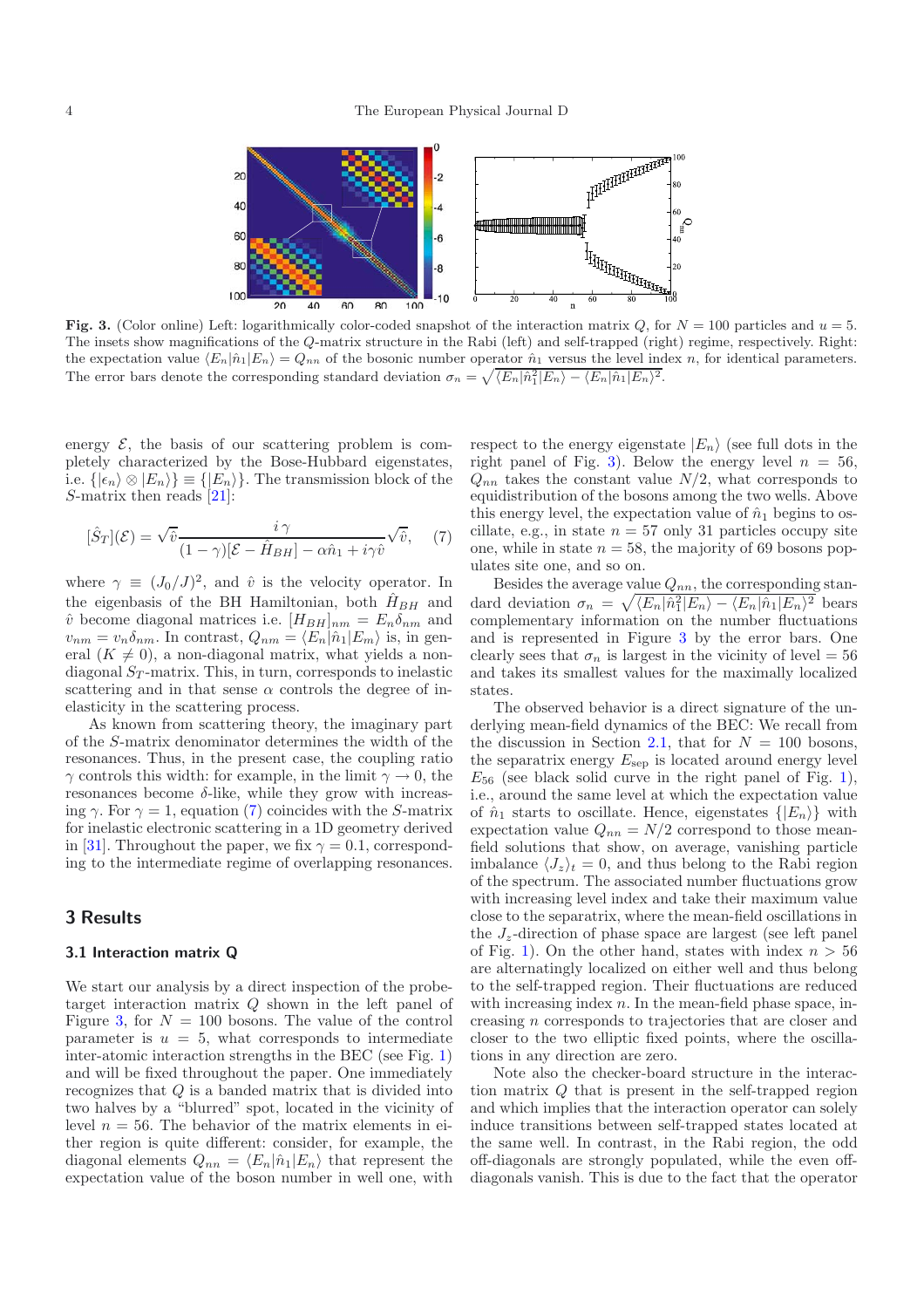$\hat{n}_1$  does not commute with the parity operator  $\hat{P}$ , and can solely induce transitions between states with different parity (see Appendix A). Since energy eigenstates in the Rabi region of the spectrum have alternating parity, the even off-diagonal elements, which couple eigenstates with *same* parity, are zero<sup>[4](#page-4-0)</sup>. In both regimes, the value of the off-diagonal matrix elements decreases exponentially with the distance from the diagonal.

## **3.2 Participation number of ST**

How is the structure of Q, that encodes the properties of the BEC, reflected in the scattering signal? In the following, we will focus on the *inelastic* part of the scattering signal that, in contrast to the elastic part, accounts for all final configurations of the target, and thus bears much more detailed information. Consequently, we analyze the off-diagonal elements of the S*<sup>T</sup>* -matrix.

As a first step, we determine the number of final target configurations  $|E_n\rangle$  for the BEC initially prepared in an eigenstate  $|E_m\rangle$   $(m \neq n)$ . To this end, we define the *participation number* PN of each column of the  $S_T$ -matrix:

$$
PN(m) = \left[\frac{\sum_{n(\neq m)} |[S_T]_{nm}|^4}{[\sum_{n(\neq m)} |[S_T]_{nm}|^2]^2}\right]^{-1}.
$$
 (8)

Since the diagonal term  $[S_T]_{mm}$  is excluded from the summation, this quantity is meaningful only if the inelastic part of the scattering signal does not vanish, i.e. if  $\alpha > 0$ . Then, PN reflects the number of outgoing channels that participate in the inelastic process, and hence takes values between one and N.

In Figure [4,](#page-4-1) we plot the PN for intermediate probetarget interaction  $\alpha = 1K$  and various boson numbers  $N$ , versus the scaled level index  $m/N$ . All curves approximately assume the value two, apart from the strong peak in the PN located around  $m/N = 0.56$ . Recalling the above discussion, we relate its position to the separatrix energy  $E_{\text{sep}}$ . Accordingly, for an initial preparation of the BEC in the self-trapped or Rabi region (i.e.  $m/N \neq 0.56$ ), mainly two outgoing channels take part in the inelastic scattering, while this number is enhanced for initial preparations near the separatrix energy  $E_{\text{sep}}$ .

<span id="page-4-0"></span>The observed behavior is a consequence of the shape of the interaction matrix  $Q$  (see Fig. [1\)](#page-1-3) that can be understood from a semiclassical argument: in the selftrapped and Rabi regions, the mean-field counterpart of the interaction operator,  $n(t) = |A_1(t)|^2$ , oscillates with one unique frequency [\[32](#page-6-28)], what, upon quantization, yields one transition frequency, i.e., two off-diagonals in the Qmatrix. In contrast, close to the separatrix, the two distinct dynamical behaviors approach. Therefore, in a small energy window around  $E_{\text{sep}}$ , several frequencies appear in the dynamics of  $n(t)$ , what leads to a larger number of off-diagonal elements in the interaction matrix Q.

<span id="page-4-1"></span>

<span id="page-4-2"></span>**Fig. 4.** (Color online) Participation number PN of the  $S_T$ -matrix versus the scaled level index  $m/N$ , for  $u = 5$ ,  $\gamma = 0.1, \ \alpha = 1K$ , and various boson numbers N. The PN is averaged over the entire accessible energy axis  $\mathcal{E}$ . The peak around  $m/N \approx 0.56$  reflects the separatrix (compare right panel of Fig. [1\)](#page-1-3).

## **3.3 Inelastic scattering cross section**

Besides the participation number PN of the  $S_T$ -matrix, an experimentally easily accessible quantity is the inelastic scattering cross section

$$
\rho_{\text{in}}^{m}(\mathcal{E}) = 2 \sum_{n(\neq m)} |[S_{T}]_{nm}|^{2}, \tag{9}
$$

which denotes the probability to be scattered (forward and backward) from an incident channel  $|\epsilon_m\rangle$  to any other channel  $|\epsilon_n\rangle \neq |\epsilon_m\rangle$ , or, equivalently, from a initially prepared condensate eigenstate  $|E_m\rangle$  to a final eigenstate  $|E_n\rangle$ .

In Figure [5,](#page-5-0) we plot the inelastic cross section  $\rho_{\text{in}}^m(\mathcal{E})$  as a function of the total energy  $\mathcal{E}$ , for all m. That is, each curve corresponds to an initial preparation of the BEC in a different energy eigenstate  $|E_m\rangle$ . We use the same parameters as in Figure  $4$  and  $-$  for the sake of clarity choose a smaller system with  $N = 30$  bosons. As the channel number increases from  $m = 1$  to  $m = 15$ , the maximum of  $\rho_{\text{in}}^m(\mathcal{E})$  – referred to in the following as the *resonance position* – monotonically shifts to larger energy values (solid black lines), until, around channels  $m = 16$ and  $m = 17$  (solid blue lines), the behavior changes. For channels  $m \geq 18$  (red lines), the resonance position oscillates, i.e., for  $\rho_{\text{in}}^{18}$  it is located at  $\mathcal{E} = 0.36$ ,  $\rho_{\text{in}}^{19}$  becomes maximal at  $\mathcal{E} = 0.51$ , while  $\rho_{\rm in}^{20}$  takes its maximal value at  $\mathcal{E}=0.38,$  and so on.

This "splitting effect" is the most drastic consequence of the underlying mean-field dynamics. In Figure [5,](#page-5-0) black curves correspond to the Rabi region, while red curves refer to self-trapping. Quite intuitively, one relates the oscillations of the resonance positions to the alternating mean occupation  $Q_{nn}$  (see right panel in Fig. [3\)](#page-3-2). In other words, for a *pair* of curves (like e.g.  $\rho_{\text{in}}^{18}$  and  $\rho_{\text{in}}^{19}$ ), the one with

<sup>4</sup> Although this argument strictly holds only for symmetric double wells, we have checked that a small on-site bias does not affect the results.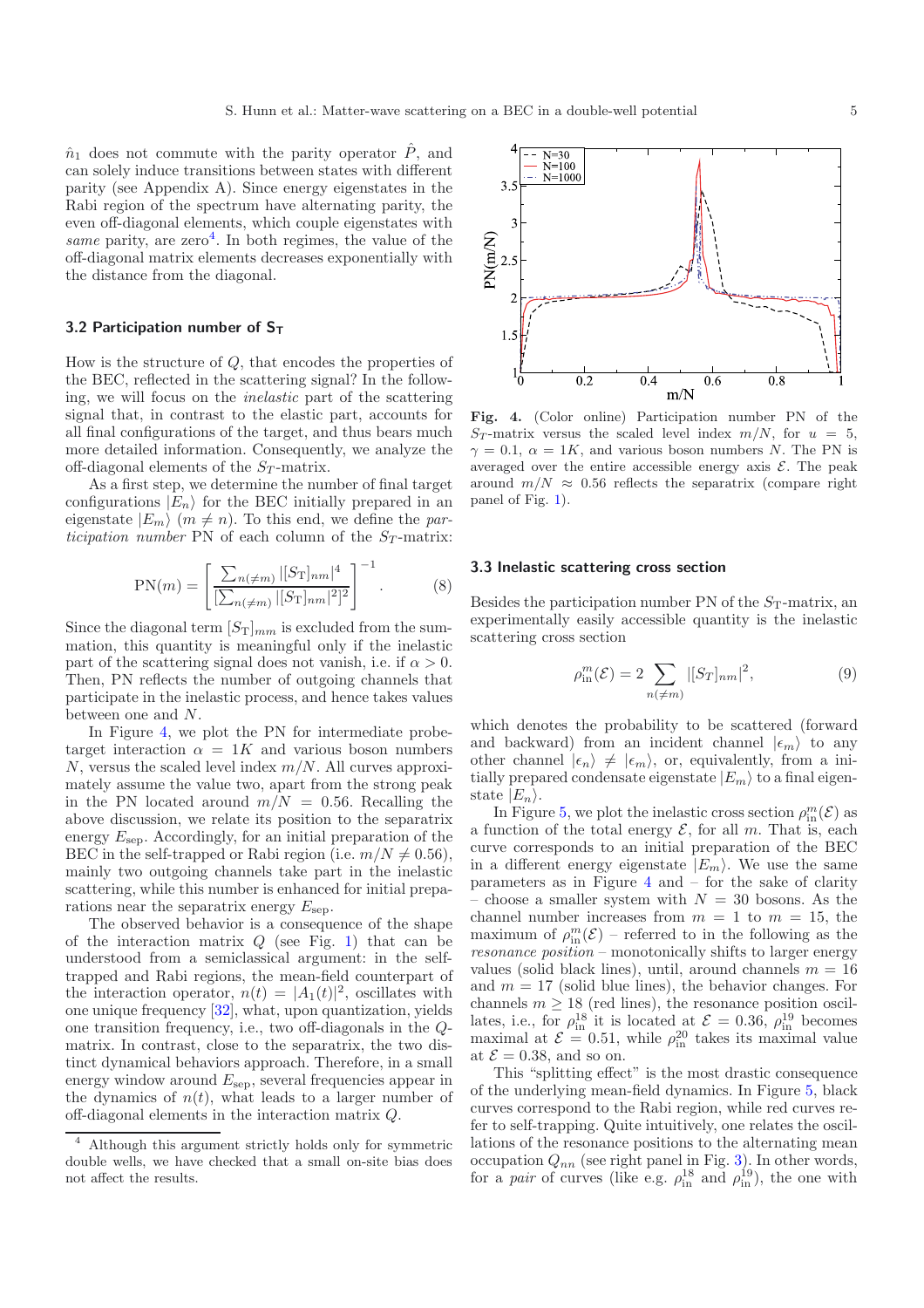<span id="page-5-0"></span>

**Fig. 5.** (Color online) Inelastic cross section  $\rho_{\text{in}}^m$  versus the total energy  $\mathcal{E}$  in units of *I*. For better visibility we chose total energy  $\mathcal{E}$ , in units of J. For better visibility we chose  $N = 30$  particles but otherwise same parameters as in Figure [4.](#page-4-1) Some representative channels are labeled by their index  $m$ . The black (red) curves belong to preparations of the BEC in the Rabi (self-trapped) region of the spectrum, while the blue curves correspond to initial preparations in eigenstates with energies close to the separatrix energy.

lower (higher) resonance position corresponds to a selftrapped state localized in well one (two).

This intuition is corroborated by a simplified expression for  $\rho_{\text{in}}^m(\mathcal{E})$ , that we derive from first-order perturbation theory with respect to the probe-target interaction strength  $\alpha$  (see Appendix B), and which holds for the intermediate values of probe-target interaction  $\alpha$  and coupling parameter  $\gamma$  considered here:

<span id="page-5-1"></span>
$$
\rho_{\text{in,Born}}^m(\mathcal{E}) \simeq 2v_m^{-1} \frac{\alpha^2 v_m^2}{[(1-\gamma)(\mathcal{E} - E_m) - \alpha Q_{mm}]^2 + \gamma^2 v_m^2} \times \left[ \langle E_m | \hat{n}_1^2 | E_m \rangle - \langle E_m | \hat{n}_1 | E_m \rangle^2 \right]. \tag{10}
$$

Neglecting for a moment the (weak) energy dependence of the velocity  $v_m$ , equation [\(10\)](#page-5-1) takes a Lorentzian shape. Accordingly, the resonance positions are well approximated by  $E_m + \alpha/(1-\gamma)Q_{mm}$ . In the Rabi region, they thus experience a constant shift due to the approximately constant spacing of the BH energies  $E_n$  (see right panel of Fig. [1\)](#page-1-3). In contrast, self-trapped states are nearly pairwise degenerate and the spacing between adjacent pairs grows linearly. In this regime, the oscillation in the occupation number  $Q_{nn}$  causes the splitting of the resonance positions.

We note that the only ingredients in  $(10)$  are the eigenenergy  $E_m$  of the BH system, as well as the expectation value  $Q_{mm}$  and variance  $\sigma_m^2$  of the number counting operator  $\hat{n}_1$  in the corresponding eigenstate  $|E_m\rangle$ . In comparison with the standard deviation  $\sigma_n$  shown in Figure [3,](#page-3-2) expression [\(10\)](#page-5-1) reproduces quite well the overall trend of the inelastic cross section  $\rho_{\text{in}}^m(\mathcal{E})$ : in the Rabi as well as in the self-trapped region,  $\rho_{\text{in}}^m(\mathcal{E})$  assumes its largest (smallest) values for initial target energies close to (far from) the separatrix energy  $E_{\text{sep}}$ .

## **4 Conclusion**

The properties of a BEC trapped in a double-well potential were analyzed via the inelastic, quantum mechanical scattering of a probe particle. Traces of the underlying mean-field phase space, like the appearance of self-trapped solutions, were unambiguously identified in various, experimentally accessible quantities. Based only on the expectation value and variance of the probe-target interaction operator, an analytical expression was derived that elucidates the main observations. Finally, the proposed scattering setup represents a *non-destructive* measurement of the condensate, what is in contrast to standard techniques, like time-of-flight imaging, that necessarily result in the destruction of the BEC.

We acknowledge financial support by DFG *Research Unit 760* and the US-Israel Binational Science Foundation (BSF), Jerusalem, Israel, and by a grant from AFOSR No. FA 9550- 10-1-0433.

# **Appendix A: Parity in the Rabi region of the spectrum**

In the Rabi region and for vanishing potential bias, the energy eigenstates  $|E_m\rangle$  (with  $E_m < E_{\rm sep}$ ) of the BH Hamiltonian have well-defined parity, i.e.  $\hat{P}|E_m\rangle =$  $\pm |E_m\rangle$ , with  $\hat{P}$  the parity operator that interchanges the particles between the two wells. We now show that the interaction operator  $\hat{n}_1$  cannot induce transitions between energy eigenstates with same parity.

We first calculate the commutator  $[\hat{P}, \hat{n}_1]$ . in the Fock basis  $|n_1, N - n_1\rangle \equiv |n_1\rangle$ , where  $n_1$  denotes the number of bosons in well one. In this basis,  $\hat{P}|n_1\rangle = |N - n_1\rangle$ , and we have

$$
[\hat{P}, \hat{n}_1]|n_1\rangle = (n_1\hat{P} - (N - n_1)\hat{P})|n_1\rangle
$$

$$
= (2\hat{n}_2 - N)\hat{P}|n_1\rangle.
$$
 (A.1)

Assuming that the two energy eigenstates  $|E_m\rangle$  and  $|E_n\rangle$  $(m \neq n)$  have *same* parity, we calculate the corresponding off-diagonal element of  $\hat{n}_1$ :

$$
\langle E_n|\hat{n}_1|E_m\rangle = \langle E_n|\hat{P}\hat{n}_1\hat{P}|E_m\rangle
$$
  
=  $\langle E_n|(2\hat{n}_2 - N)\hat{P}\hat{P} + \hat{n}_1\hat{P}\hat{P}|E_m\rangle$   
=  $\langle E_n|\hat{n}_2|E_m\rangle$   
=  $\langle E_n|N - \hat{n}_1|E_m\rangle = -\langle E_n|\hat{n}_1|E_m\rangle$ , (A.2)

i.e.  $\langle E_n|\hat{n}_1|E_m\rangle = 0$ .

## **Appendix B: Perturbation theory**

In this Appendix, we derive equation [\(10\)](#page-5-1). The starting point of this calculation is the Born expansion of the